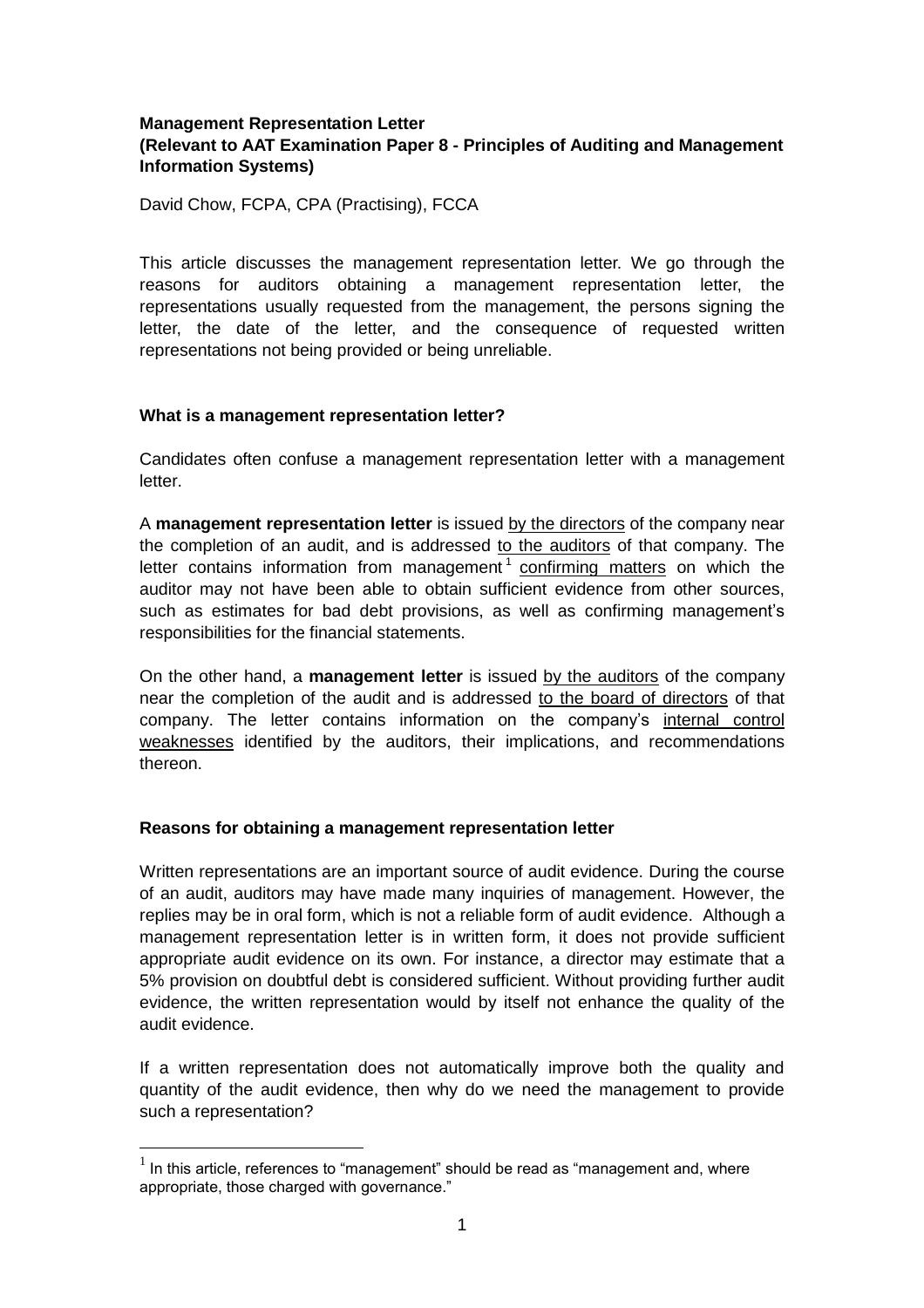Firstly, written management representation aims to document the responses from management to inquiries (oral representations) about various aspects of the audit.<br>Secondly, written management representation reinforces management's Secondly, written management representation reinforces management's acknowledgement of their appropriate responsibilities for the financial statements and knowledge of the matters concerned. Thirdly, if management modifies or does not provide the requested written representations, it may alert the auditor to the existence of certain issues. Fourthly, a request for written representations may prompt management to consider such matters more rigorously, thereby enhancing the quality of the representations.

# **Requested representations on preparation of financial statements**

Auditors are not able to judge solely on other audit evidence whether management has prepared and presented the financial statements and provided information to the auditors on the basis of the agreed acknowledgement and understanding of its responsibilities<sup>2</sup>; therefore auditors require confirmation from management that it has fulfilled those responsibilities.

Auditors may also ask management to reconfirm its acknowledgement and understanding of those responsibilities in written representations, especially when:

- (a) Those who signed the audit engagement letter no longer have the relevant responsibilities;
- (b) The terms of the audit engagement were prepared in a previous year;
- (c) There is an indication that management misunderstands those responsibilities; or
- (d) Changes in circumstances make it appropriate to do so.

# **Requested representations about the financial statements**

Auditors also require representations from the management about the financial statements on:

- (a) whether the accounting policies are appropriately selected and applied; and
- (b) whether the following matters have been recognized, measured, presented or disclosed in accordance with applicable financial reporting framework:
	- (i) Plans or intentions that may affect the carrying value or classification of assets and liabilities;
	- (ii) Liabilities, both actual and contingent;

 $\overline{a}$ 

- (iii) Title to, or control over, assets, the liens or encumbrances on assets, and assets pledged as collateral; and
- (iv) Aspects of laws, regulations and contractual agreements that may affect the financial statements, including non-compliance.

 $^{2}$  In the case of a fair presentation framework, management is responsible for the preparation and fair presentation of the financial statements in accordance with the applicable financial reporting framework; or the preparation of financial statements that give a true and fair view in accordance with the applicable financial reporting framework.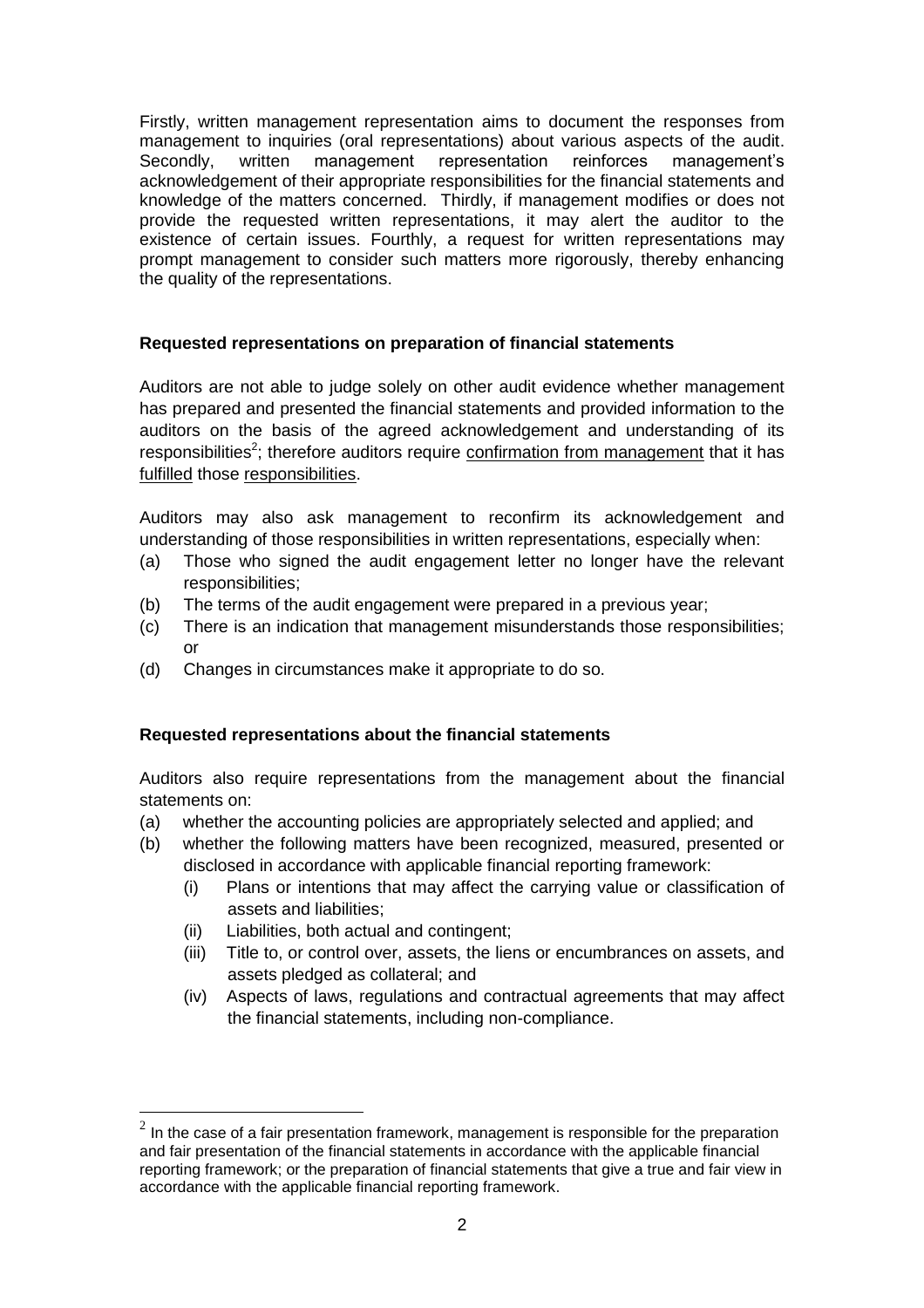For example, if the intent of the management is important to the valuation basis for investments, it may not be possible to obtain sufficient appropriate audit evidence without a written representation from management about its intentions. The valuation of bond securities with fixed maturities may be carried at cost if the management intends to hold the bond securities until they mature; otherwise, the bond securities have to be marked-to-market.

#### **Requested representations on information provided to auditors**

Auditors shall request management to provide a written representation that it has provided the auditors with all relevant information and access as agreed in the terms of the audit engagement. Such information may include deficiencies in internal control of which management is aware.

# **Requested representations on completeness of transactions**

Auditors shall request management to provide a written representation that all transactions have been recorded and are reflected in the financial statements.

# **Other Requested Representations**

Auditors shall also obtain written representations from management that:

- (a) They acknowledge their responsibility for the design, implementation and maintenance of internal control to prevent and detect fraud;
- (b) They have disclosed the internal assessment on risk of material misstatements to the auditors;
- (c) They have disclosed their knowledge of fraud or suspected fraud to the auditors;
- (d) They have disclosed all known instances of non-compliance or suspected noncompliance with laws and regulations to the auditors;
- (e) They believe the effects of uncorrected misstatements are immaterial, individually and in aggregate, to the financial statements as a whole:
- (f) They have disclosed all known actual or possible litigation and claims to the auditors;
- (g) They believe significant assumptions used in making accounting estimates are reasonable;
- (h) They have disclosed to the auditor the identity of the entity's related parties and all the related party relationships and transactions of which they are aware;
- (i) All events occurring subsequent to the date of the financial statements have been properly adjusted or disclosed; and
- (j) They have disclosed to the auditors any restatement made to correct a material misstatement in prior period financial statements that affect the comparative information.
- (k) They confirm that the entity has the ability to continue as a going concern, their plans for future action and the feasibility of these plans.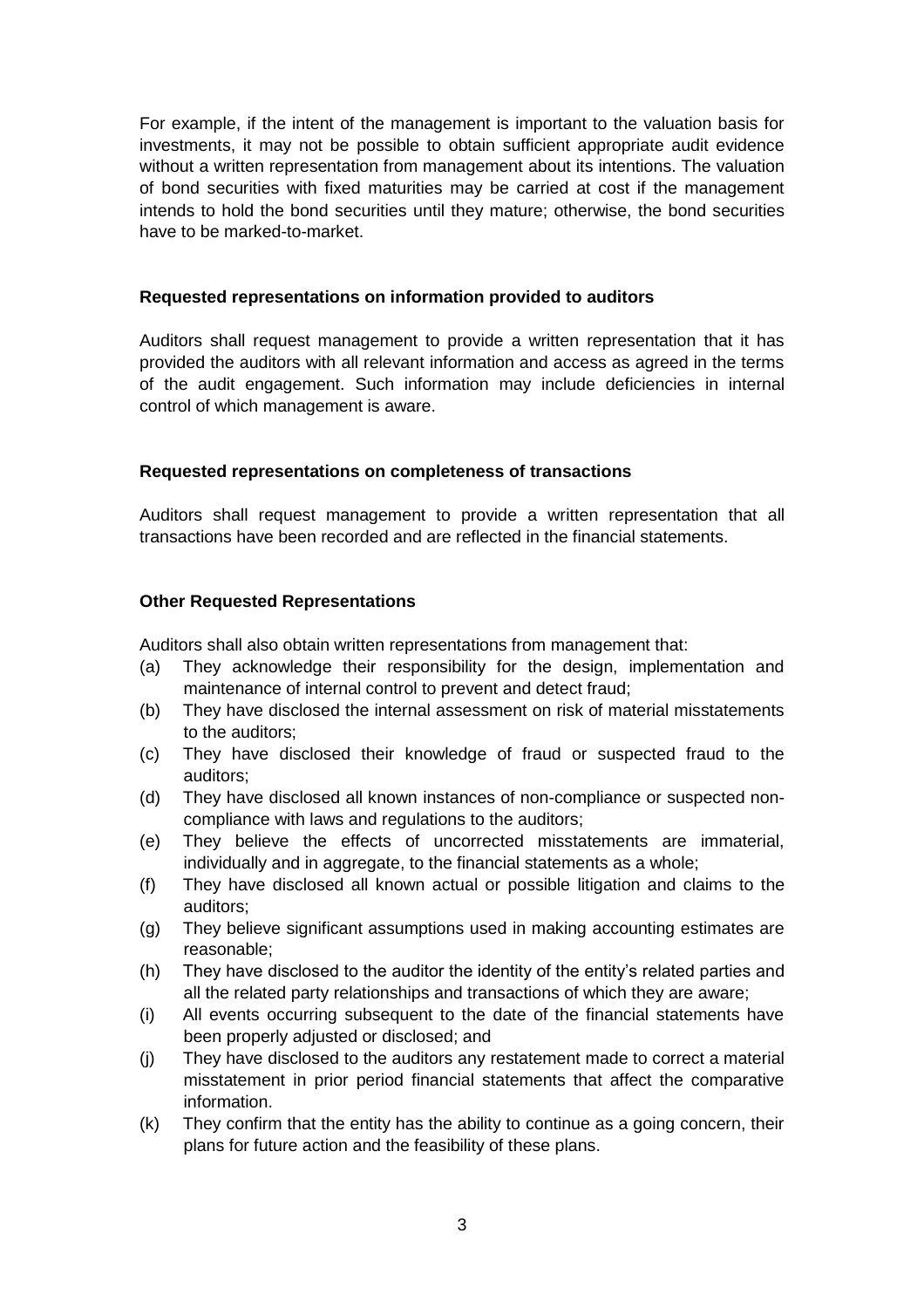# **Persons signing the management representation letter**

Written representations should normally be signed by management responsible for the preparation of the financial statements, such as chief executive officer and chief financial officer. Due to its responsibility for the preparation of the financial statements, and its responsibilities for the conduct of the entity's business, management is expected to have sufficient knowledge of the process followed by the entity in preparing the financial statements.

In some cases, management may include in the management representation letter qualifying language, such as "to the best of our knowledge and belief". It is reasonable for the auditor to accept such wording if the auditor is satisfied that the representations are being made by those with appropriate responsibilities and knowledge of the matters included in the representations.

In order to increase the usefulness of management representations as audit evidence and to ensure that the management understands the matters they are being asked to confirm, the auditor may request that management includes the phase "having made such inquiries as we considered necessary for the purpose of appropriately informing ourselves" in the management representation letter.

The management should be aware that it is a criminal offence under the new Companies Ordinance for any person, not just a company officer, to knowingly or recklessly make a statement to an auditor conveying or purporting to convey any such information or explanation that is misleading, false or deceptive in a material particular.

# **Date of management representation letter**

Since the management representation letter is an important source of audit evidence, the auditor should obtain the management representation letter before expressing the audit opinion. Furthermore, the auditor is concerned with events occurring up to the date of the auditor's report that may require adjustment to or disclosure in the financial statements, and thus the written representations are dated as near as practicable to, but not after, the date of the auditor's report on the financial statements.

# **Requested representations are unreliable or not provided**

If management does not provide one or more of the requested written representations, the auditor shall:

- (a) Discuss the matter with the management;
- (b) Re-evaluate the integrity of management and evaluate the effect that this may have on the reliability of representations (oral or written) and audit evidence in general; and
- (c) Take appropriate actions, including determining the possible effect of the opinion in the auditor's report.